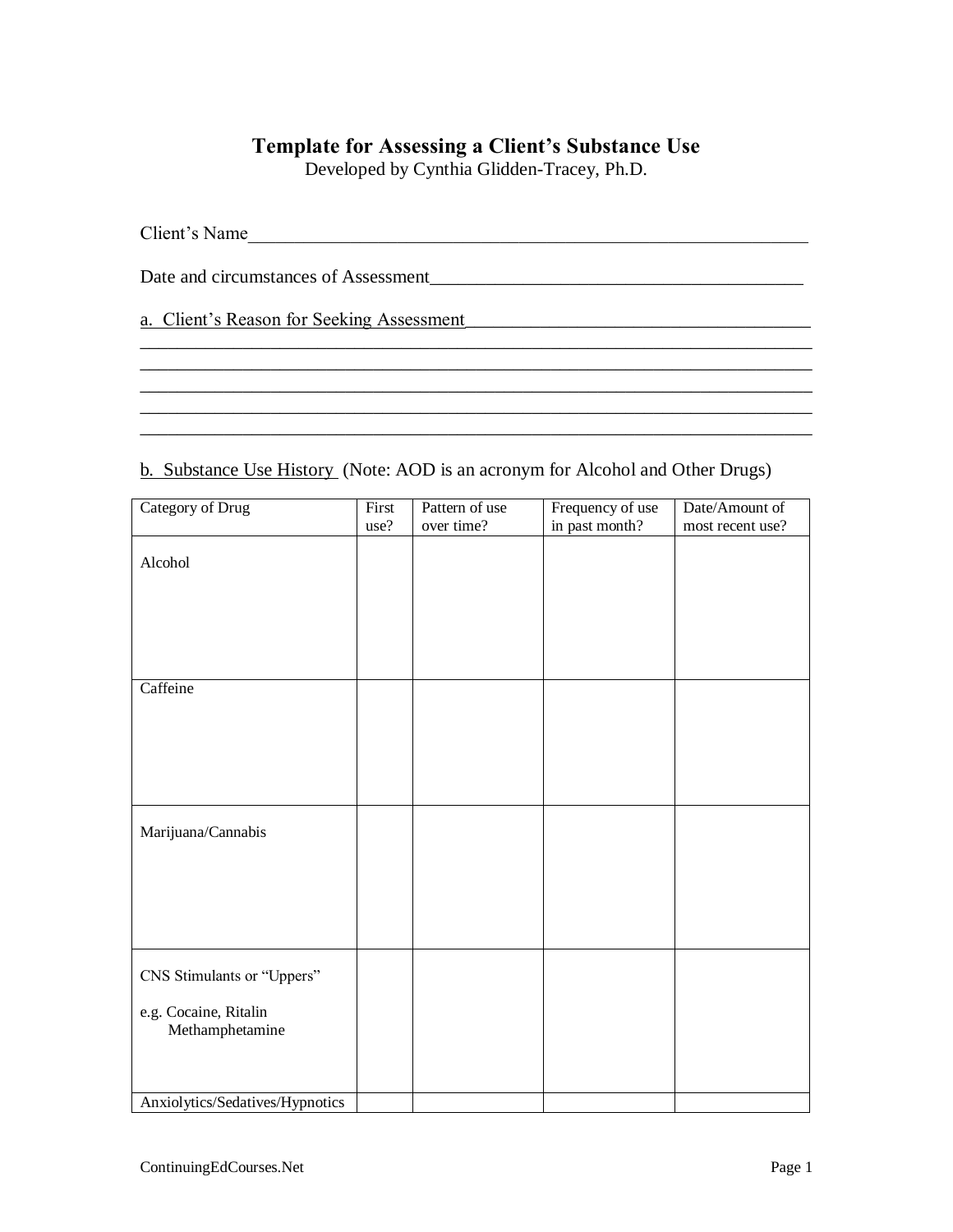| <b>Category of Drug</b>                                                                                                                | First<br>use? | Pattern of use<br>over time? | Frequency of use<br>in past month? | Date/Amount of<br>most recent use? |
|----------------------------------------------------------------------------------------------------------------------------------------|---------------|------------------------------|------------------------------------|------------------------------------|
| or "Downers"<br><b>Barbituates</b><br>Secobarbital/Quaaludes<br>Benzodiazepines<br>Valium (diazepam)<br>Xanax (alprazolam)<br>Rohypnol |               |                              |                                    |                                    |
| Opiates or "Painkillers"                                                                                                               |               |                              |                                    |                                    |
| Heroin/Morphine/<br>Methadone/Oxycodone                                                                                                |               |                              |                                    |                                    |
| Hallucinogens                                                                                                                          |               |                              |                                    |                                    |
| LSD/PCP/Ecstasy                                                                                                                        |               |                              |                                    |                                    |
| Inhalants/aerosols                                                                                                                     |               |                              |                                    |                                    |
|                                                                                                                                        |               |                              |                                    |                                    |
| Steroids                                                                                                                               |               |                              |                                    |                                    |
|                                                                                                                                        |               |                              |                                    |                                    |
| Cigarettes/Nicotine/Tobacco                                                                                                            |               |                              |                                    |                                    |
|                                                                                                                                        |               |                              |                                    |                                    |
|                                                                                                                                        |               |                              |                                    |                                    |

Have you ever used any of these drugs in combination?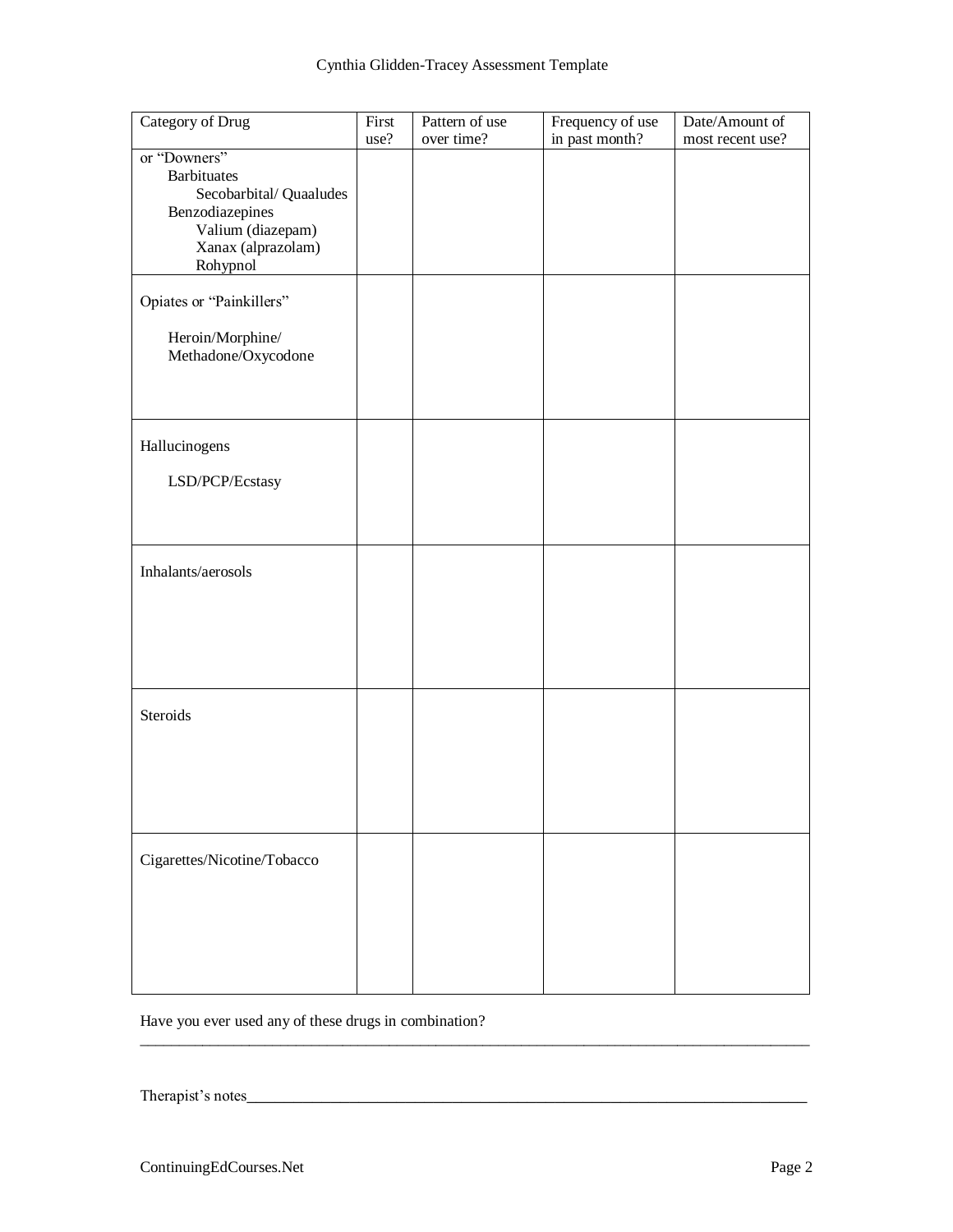\_\_\_\_\_\_\_\_\_\_\_\_\_\_\_\_\_\_\_\_\_\_\_\_\_\_\_\_\_\_\_\_\_\_\_\_\_\_\_\_\_\_\_\_\_\_\_\_\_\_\_\_\_\_\_\_\_\_\_\_\_\_\_\_\_\_\_\_\_\_\_\_

\_\_\_\_\_\_\_\_\_\_\_\_\_\_\_\_\_\_\_\_\_\_\_\_\_\_\_\_\_\_\_\_\_\_\_\_\_\_\_\_\_\_\_\_\_\_\_\_\_\_\_\_\_\_\_\_\_\_\_\_\_\_\_\_\_\_\_\_\_\_\_\_

| c. Physical Consequences (past/present)            | d. Psychological symptoms (past/present/AOD cause?) |  |
|----------------------------------------------------|-----------------------------------------------------|--|
| Headaches <sup>a,b,h</sup>                         | Concentration difficulties <sup>a,c,e,f,g,h</sup>   |  |
| Nausea <sup>a,c,f,g</sup>                          | Memory loss/lapses                                  |  |
| Nosebleeds                                         | Disorganized thinking <sup>a,b,g,i</sup>            |  |
| Tolerance <sup>a,b,c,d,e,f,g</sup>                 | Hallucinations <sup>a,d,g</sup>                     |  |
| Sweating <sup>a,c,d,f,g</sup>                      | Bad dreams <sup>b,c</sup>                           |  |
| Increased appetiteb,c,e                            | Flashbacks <sup>d</sup>                             |  |
| Fatigue <sup>c,h</sup>                             | Irritabilityb,e,h                                   |  |
| Vomiting <sup>a,c,f,g</sup>                        | Anxiety <sup>a,b,d,e,g,h</sup>                      |  |
| Using to avoid                                     | Restlessnessb,e,h                                   |  |
| withdrawal symptoms                                |                                                     |  |
| Rapid pulse ratea,b,d,g,h                          | $Low\,\, \text{mod}^{b,c,e,f,h}$                    |  |
| Decreased heart rate <sup>c,e</sup>                | Depression <sup>d</sup>                             |  |
| Chronic cough                                      | Mood changes <sup>a,g</sup>                         |  |
| Hand tremors <sup>a,b,d,g,h,i</sup>                | Sedation <sup>a,g</sup>                             |  |
| Insomnia <sup>a,cb,c,e,f,g,h</sup>                 | Suicidal thoughts                                   |  |
| Hypersomnia <sup>a,c</sup> /                       | Suicidal gestures                                   |  |
| Hangovers                                          | Anger <sup>b,e,i</sup>                              |  |
| <b>Blackouts<sup>a</sup></b>                       | Paranoia <sup>c,d</sup>                             |  |
| Passing out/stupor <sup>a,c,f,g,i</sup>            | Homicidal thoughts                                  |  |
| Psychomotor agitation <sup>a,c,d,f,g,h</sup>       | Violent behaviors                                   |  |
| Psychomotor retardation <sup>c,f,i</sup>           | Inability to care for self                          |  |
| Seizures <sup>a,c,d,g</sup>                        | Other                                               |  |
| Muscle aches <sup>f</sup> /weakness <sup>c,i</sup> |                                                     |  |
| Lacrimation/rhinorrhea <sup>f</sup>                |                                                     |  |
| Diarrhea <sup>f</sup>                              |                                                     |  |
| Yawning <sup>f</sup>                               |                                                     |  |
| Fever <sup>b,f</sup>                               |                                                     |  |

Superscripts indicate the category of substance with which each symptom is associated in the DSM-5: <sup>a</sup>alcohol, <sup>b</sup>cannabis, <sup>c</sup>stimulants, <sup>d</sup>hallucinogens, <sup>e</sup>tobacco/nicotine, <sup>f</sup>opioids, <sup>g</sup>sedative/hypnotic/anxiolytics, <sup>h</sup>caffeine, <sup>i</sup>inhalants

 $\_$  ,  $\_$  ,  $\_$  ,  $\_$  ,  $\_$  ,  $\_$  ,  $\_$  ,  $\_$  ,  $\_$  ,  $\_$  ,  $\_$  ,  $\_$  ,  $\_$  ,  $\_$  ,  $\_$  ,  $\_$  ,  $\_$  ,  $\_$  ,  $\_$  ,  $\_$  ,  $\_$  ,  $\_$  ,  $\_$  ,  $\_$  ,  $\_$  ,  $\_$  ,  $\_$  ,  $\_$  ,  $\_$  ,  $\_$  ,  $\_$  ,  $\_$  ,  $\_$  ,  $\_$  ,  $\_$  ,  $\_$  ,  $\_$  ,

\_\_\_\_\_\_\_\_\_\_\_\_\_\_\_\_\_\_\_\_\_\_\_\_\_\_\_\_\_\_\_\_\_\_\_\_\_\_\_\_\_\_\_\_\_\_\_\_\_\_\_\_\_\_\_\_\_\_\_\_\_\_\_\_\_\_\_\_\_\_\_\_

\_\_\_\_\_\_\_\_\_\_\_\_\_\_\_\_\_\_\_\_\_\_\_\_\_\_\_\_\_\_\_\_\_\_\_\_\_\_\_\_\_\_\_\_\_\_\_\_\_\_\_\_\_\_\_\_\_\_\_\_\_\_\_\_\_\_\_\_\_\_\_\_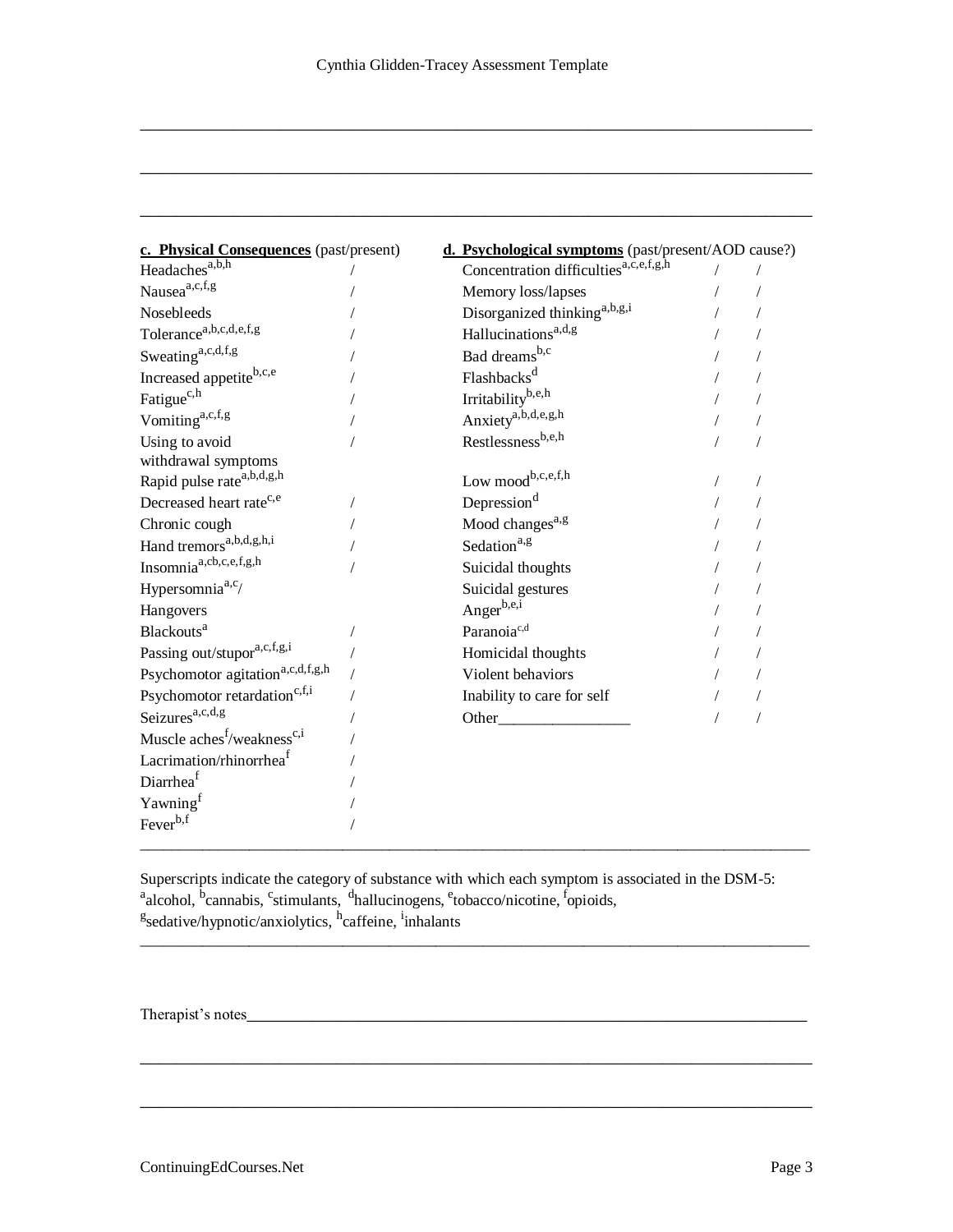\_\_\_\_\_\_\_\_\_\_\_\_\_\_\_\_\_\_\_\_\_\_\_\_\_\_\_\_\_\_\_\_\_\_\_\_\_\_\_\_\_\_\_\_\_\_\_\_\_\_\_\_\_\_\_\_\_\_\_\_\_\_\_\_\_\_\_\_\_\_\_\_

\_\_\_\_\_\_\_\_\_\_\_\_\_\_\_\_\_\_\_\_\_\_\_\_\_\_\_\_\_\_\_\_\_\_\_\_\_\_\_\_\_\_\_\_\_\_\_\_\_\_\_\_\_\_\_\_\_\_\_\_\_\_\_\_\_\_\_\_\_\_\_\_

\_\_\_\_\_\_\_\_\_\_\_\_\_\_\_\_\_\_\_\_\_\_\_\_\_\_\_\_\_\_\_\_\_\_\_\_\_\_\_\_\_\_\_\_\_\_\_\_\_\_\_\_\_\_\_\_\_\_\_\_\_\_\_\_\_\_\_\_\_\_\_\_

### **e. Medical concerns f. Treatment history**

Medications? (prescription or OTC) Other?

Past **Outpatient therapy** (incidence/outcomes) Problem(s)? For substance use?

For mental health concerns?

Were providers aware of your AOD use?

Current **Inpatient Treatment/hospitalization** (incidence/outcomes) Problem(s)? For substance use?

Medications? (prescription or OTC) Other?

Were providers aware of your AOD use?

(For women) Are you Pregnant? (If Pregnant) Are you receiving prenatal care?

For mental health concerns?

### **g. Environmental factors**

Residential situation Anyone else living with you?

Anyone else in your residence an alcohol or other drug (AOD) user?

Is your living situation safe?

Social support system Whom do you count on for support?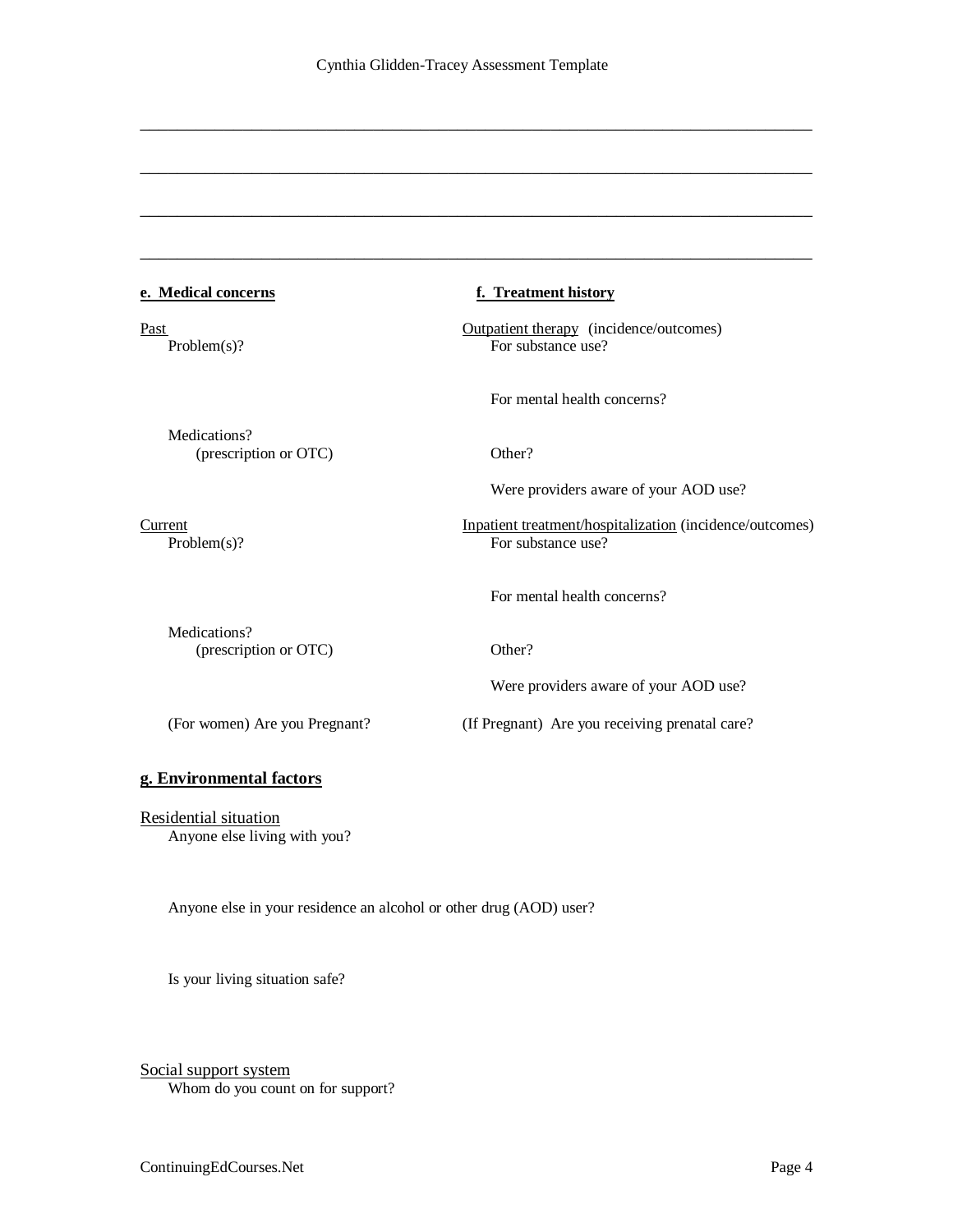Cynthia Glidden-Tracey Assessment Template

Anyone in your social network an AOD user?

Has your AOD use interfered with any of your relationships with people?

Family and Developmental History and Cultural Factors Messages received growing up about AOD use?

Anyone in your family an AOD user?

Has your AOD use affected your family? How so?

Any mental health concerns in your family?

Significant events during childhood?

Perspective on AOD use in the culture(s) with which you identify?

Educational/Vocational factors Relevant history (if student, indicate status: Full-time/Part-time)

Has your AOD use interfered with any of your school/work obligations or goals?

Financial factors

How much would you estimate you spend on alcohol and/or drugs per week?

Has your AOD use contributed to any financial problems?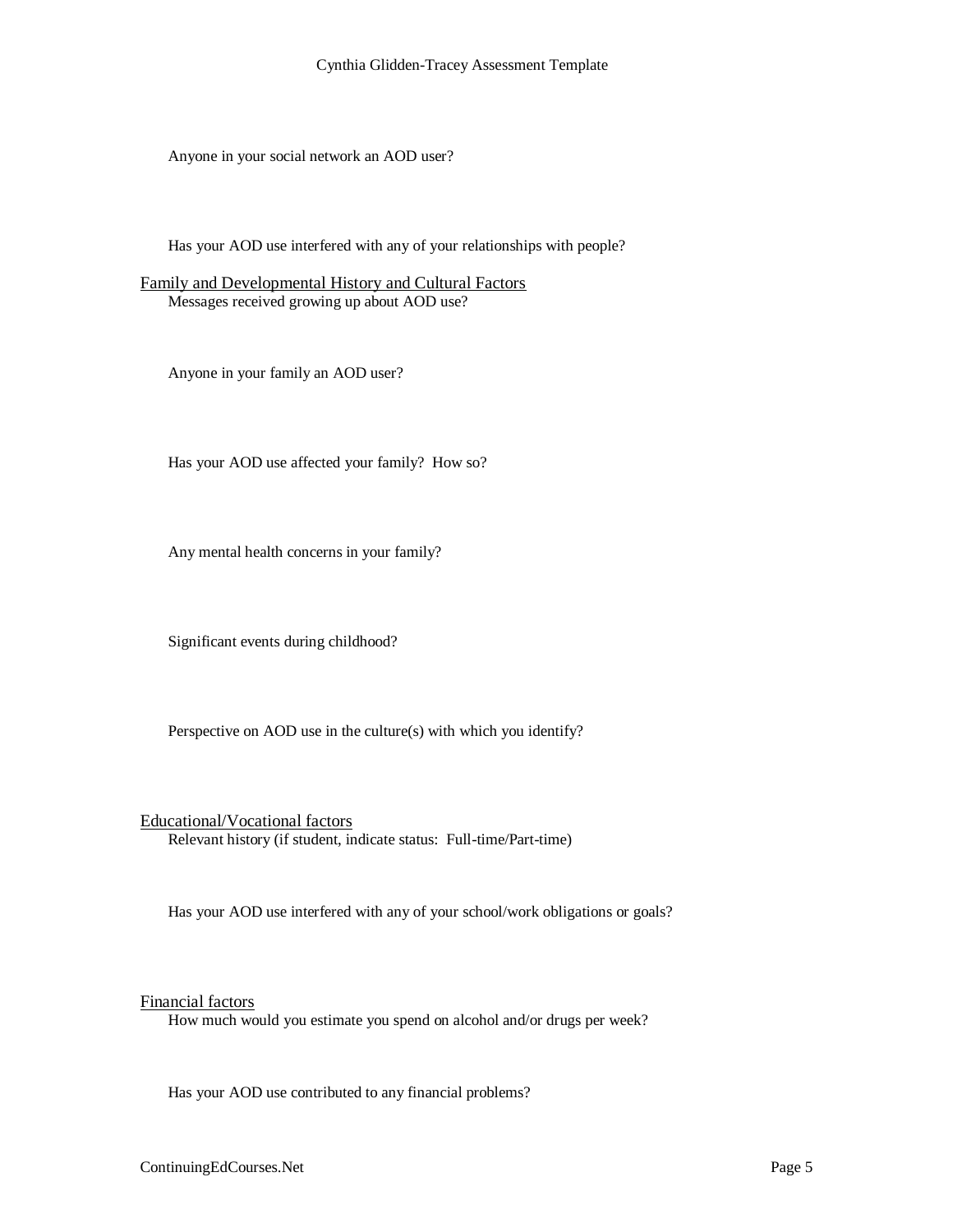\_\_\_\_\_\_\_\_\_\_\_\_\_\_\_\_\_\_\_\_\_\_\_\_\_\_\_\_\_\_\_\_\_\_\_\_\_\_\_\_\_\_\_\_\_\_\_\_\_\_\_\_\_\_\_\_\_\_\_\_\_\_\_\_\_\_\_\_\_\_\_\_

Therapist's notes\_\_\_\_\_\_\_\_\_\_\_\_\_\_\_\_\_\_\_\_\_\_\_\_\_\_\_\_\_\_\_\_\_\_\_\_\_\_\_\_\_\_\_\_\_\_\_\_\_\_\_\_\_\_\_\_\_\_\_\_

Transportation factors How did you get here today?

Do you have a valid driver's license?

Do you have access to a car or other vehicle?

Have you ever driven under the influence of alcohol or drugs?

If so, how many times in the past year?

Legal concerns Ever been arrested?

Number of times/reasons?

Charges/Disposition?

Any other legal issues?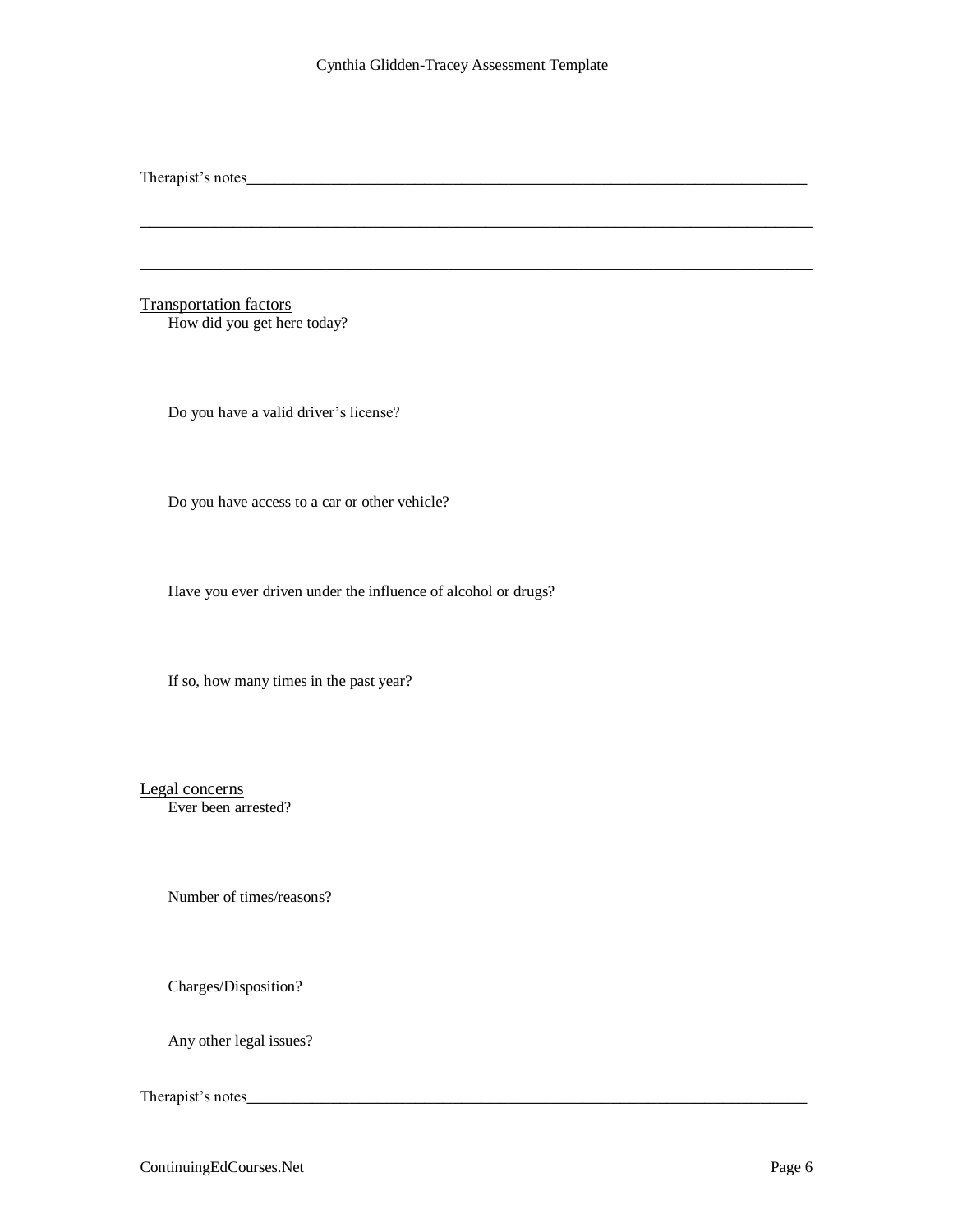\_\_\_\_\_\_\_\_\_\_\_\_\_\_\_\_\_\_\_\_\_\_\_\_\_\_\_\_\_\_\_\_\_\_\_\_\_\_\_\_\_\_\_\_\_\_\_\_\_\_\_\_\_\_\_\_\_\_\_\_\_\_\_\_\_\_\_\_\_\_\_\_

\_\_\_\_\_\_\_\_\_\_\_\_\_\_\_\_\_\_\_\_\_\_\_\_\_\_\_\_\_\_\_\_\_\_\_\_\_\_\_\_\_\_\_\_\_\_\_\_\_\_\_\_\_\_\_\_\_\_\_\_\_\_\_\_\_\_\_\_\_\_\_\_\_\_\_\_\_\_

## **h. Motivation for treatment**

Do you think you have a drug or alcohol problem?

Do you plan to stop or reduce your AOD use?

If yes, how confident are you that you will be able to do so?

Do you think you need treatment?

Has anyone urged or required you to get an assessment or treatment? Who?

Do you have any questions about AOD assessment and/or treatment?

\_\_\_\_\_\_\_\_\_\_\_\_\_\_\_\_\_\_\_\_\_\_\_\_\_\_\_\_\_\_\_\_\_\_\_\_\_\_\_\_\_\_\_\_\_\_\_\_\_\_\_\_\_\_\_\_\_\_\_\_\_\_\_\_\_\_\_\_\_\_\_\_

\_\_\_\_\_\_\_\_\_\_\_\_\_\_\_\_\_\_\_\_\_\_\_\_\_\_\_\_\_\_\_\_\_\_\_\_\_\_\_\_\_\_\_\_\_\_\_\_\_\_\_\_\_\_\_\_\_\_\_\_\_\_\_\_\_\_\_\_\_\_\_\_